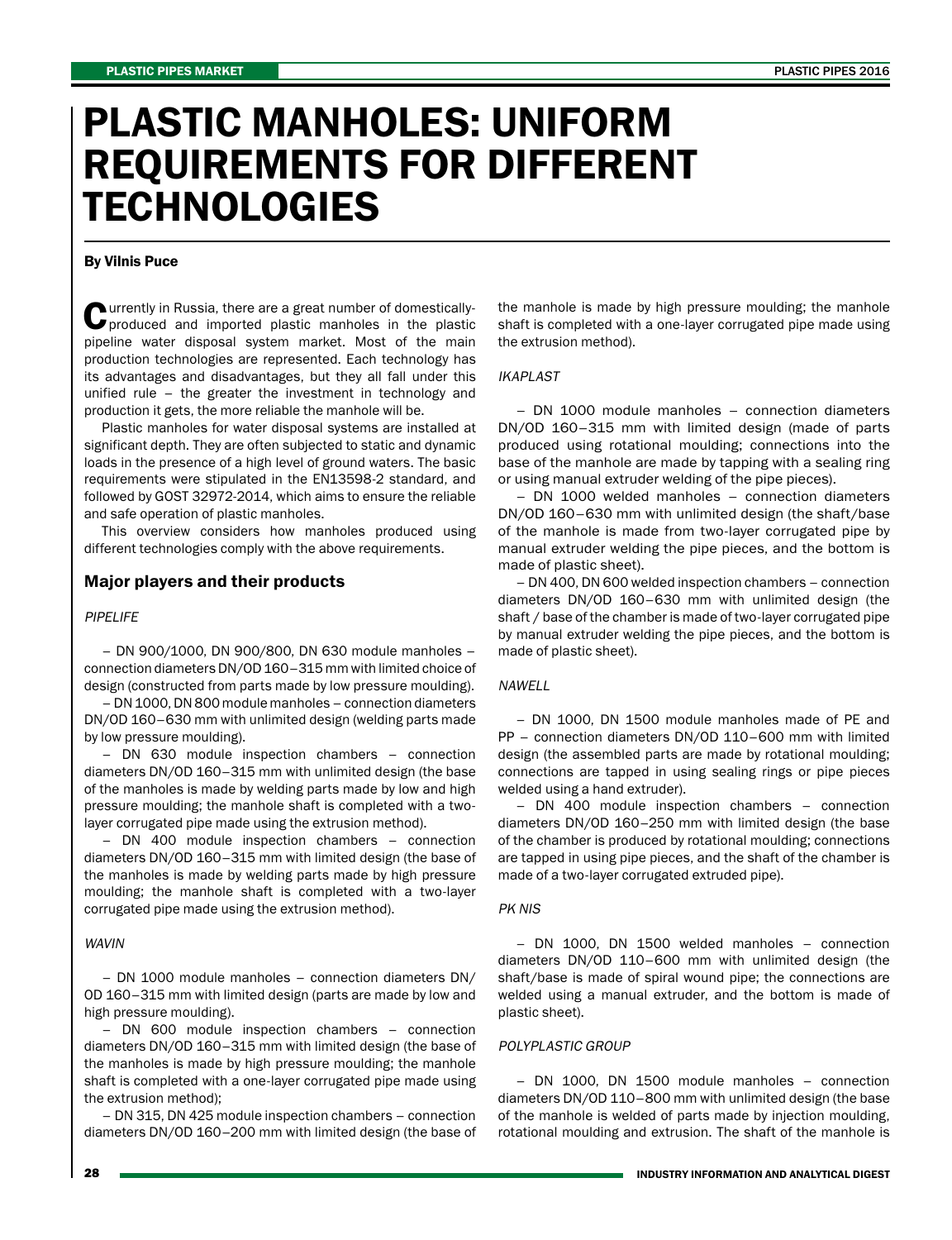complete with a two-layer corrugated pipe made by extrusion; the cone of the manhole is produced by rotational moulding).

– DN 1200, DN 1600 welded manholes – connection diameters DN/OD 110–800 mm with unlimited design (the shaft/base of the manhole is welded of parts made by injection moulding, rotational moulding and extrusion).

– DN 600 module inspection chambers – connection diameters DN/OD 110–315 mm with unlimited design (the base of the chamber is welded together with parts made by injection moulding, rotational moulding and extrusion. The shaft of the chamber is completed with a two-layer corrugated pipe made by extrusion).

– DN 400 inspection chamber – connection diameters DN/OD 110–200 mm with limited design (the base of the chamber is made by injection moulding, the shaft is completed with an extruded two-layer corrugated pipe).

# Compliance with the main articles of GOST 32972-2014

The standard compliance, GOST 32972-2014 "Plastic manholes for sewerage and drainage systems. Specifications" is based on research into the properties of thermoplastic material products, and the results of tests on samples of different products sold in Russia.

#### CONNECTION TO THE BASE OF THE MANHOLES

The GOST 32972-2014 clause 4.2.2 states: "Sizes and design of the manhole's sockets and spigots must comply with regulatory and technical documentation for the pipes and fittings the manholes are used for".

The manholes manufactured by PipeLife, Wavin, POLYPLASTIC are in full compliance with GOST 32972-2014.

Some GOST 32972-2014 compliance problems may occur with an in-situ connection using a sealing ring (IKAPLAST, Nawell). This kind of connection does not comply with the requirements for corrugated pipe connections. In particular, it does not ensure the necessary tightness under deformation of the pipe. Strictly speaking, manholes that are equipped with pipe connections made of smooth PE pipe (IKAPLAST, Nawell, PK NIS) do not comply with GOST 32972-2014; smooth pipes are incompatible with the regulatory and technical documentation for sewer pipes made of PVC and PP. For example, the tolerances of the outer diameter of GOST 18599-2001 pipes do not comply with the inner diameter of GOST R 54475-2011 couplers and sockets.

# LADDER

The GOST 32972-2014 clause 4.2.3 states: "If the manhole has a ladder (climbing frames), they must be put at the distance shown on pic.1. The distance from the shaft wall should be no less than 120 mm. Note – doubled step is designed for two legs and has a width no less than 250 mm. Single step is designed for one leg and has a width no less than 145 mm. Single steps are set in a checkerboard order".

The following manholes are in full compliance with GOST 32972-2014:

– PipeLife, Wavin, POLYPLASTIC.

The following products may have some compliance problems with GOST 32972-2014:



2 – from 250 mm to 350 mm

#### Pic 1.

– Nawell, IKAPLAST – the single step ladder in the shaft, made by rotational moulding, does not comply with GOST as the "ladder steps /step frames" suggest the possibility of step holding according to pic. 1.

#### OUTER APPEARANCE OF THE SURFACE

GOST 32972-2014 clause 5.1.1: "Bulging, dents, cracks and other foreign inclusions on the surface of the manhole components made of plastic that are visible without magnification tools are prohibited.

Recommended colour for the manhole components made of PE is black, components made of unplasticised PVC and components made of PP – orange-brown.

Surface layers of manhole components with multi-layer design must have even and uniform colour".

There are possible GOST 32972 compliance problems with products made using the low pressure moulding method (PipeLife). As a result of the technology used, the surface of the products often have whitish spots and pores.

#### HOOP STRENGTH OF THE MANHOLE SHAFT

GOST 32972-2014 clause 5.1.4: "Hoop strength of the manhole shaft and telescopic extension must be no less that 2 kN/m2.

Notes: Greater hoop strength may be required for the heavy grounds and over 4 metres depth".

PipeLife, Wavin, POLYPLASTIC, PK NIS manholes strictly comply with GOST 32972-2014.

There may be some GOST 32972-2014 compliance problems with the products made by rotational moulding (Nawell, IKAPLAST), as the hoop strength of the shaft directly depends on the thickness of the wall or the height of the profile. But rotational moulding does not facilitate construction with high ribbing and limits the thickness of the homogeneous wall 12–15 mm, which is not enough for a required hoop strength of no less than 2 kN/m2.

# **TIGHTNESS**

GOST 32972–2014 clause 5.1.6: "Manhole components assembled together must comply with the parameters set in table 2."

GOST 32972-2014 clause 8.11: "Leak tightness of base and shaft connection with sealing ring is checked on the sample of the fully assembled base with a section of the shaft no shorter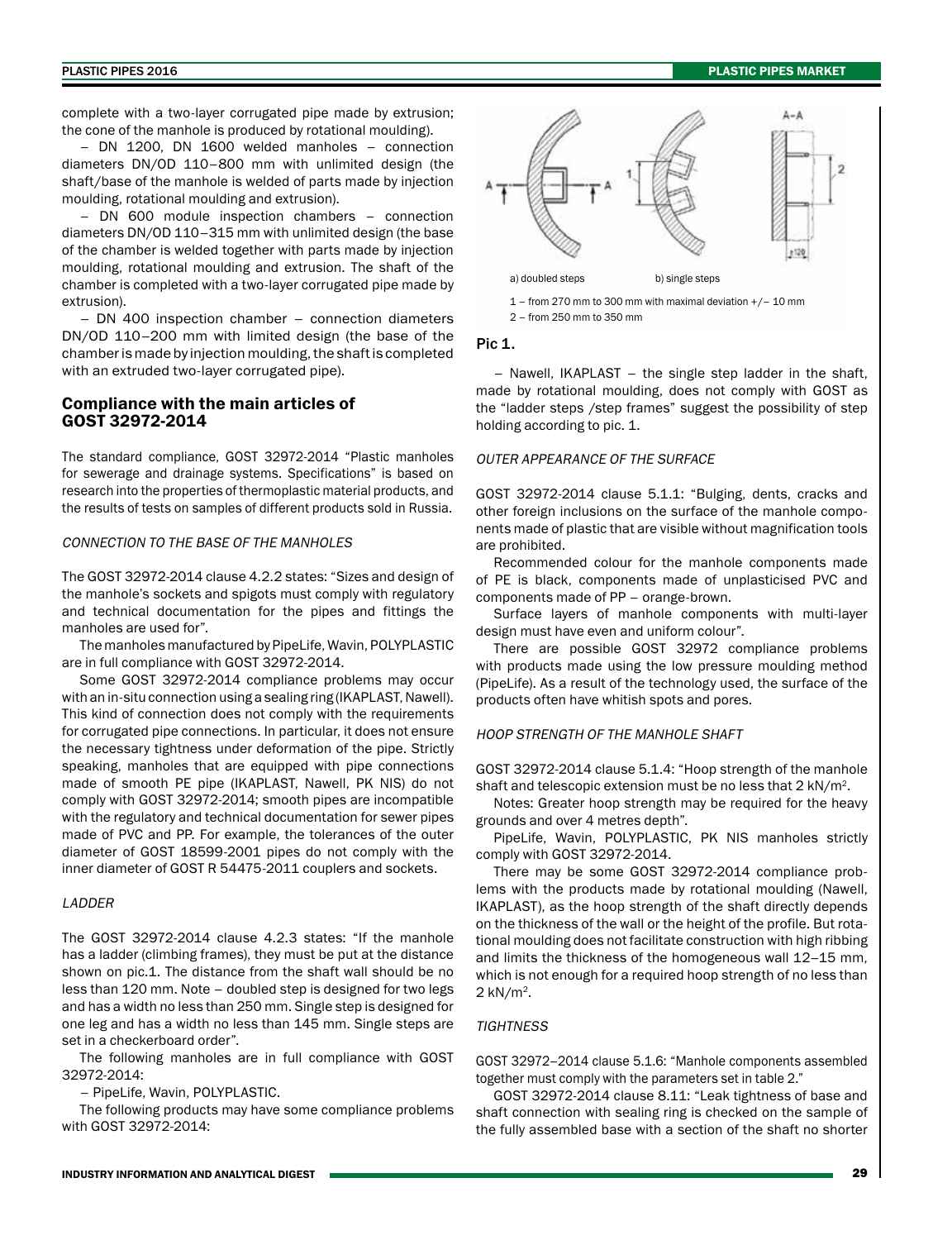# Table 2.

| <b>Indicator</b>                                                                        | <b>Value</b>                                           | <b>Testing method</b> |
|-----------------------------------------------------------------------------------------|--------------------------------------------------------|-----------------------|
| 1 Shaft connections tightness at the pressure of 0,1N, bar <sup>1), 2)</sup>            | no leaks                                               | 8.9                   |
| 2 Tightness of telescopic extension connection assembly <sup>3)</sup>                   | no leaks                                               | 8.10                  |
| 3 Tightness of cone connection assembly                                                 | no leaks                                               | 8.10                  |
| 4 Tightness of base and shaft assembly:<br>- at air pressure of 0,3 bar <sup>2)</sup> ; | pressure increase $\leq$ 0.03 bar<br>within 15 minutes | 8.11                  |
| - at water pressure of 0,05 bar <sup>2)</sup> ;                                         | no leaks within 15 minutes                             |                       |
| - at water pressure of 0,5 bar <sup>2)</sup>                                            | no leaks within 15 minutes                             |                       |

 $1/N$  – maximal level of ground waters above the bottom of the base in metres, but no less than 2 meters.  $^{2)}$  1 bar = 0.1 MPa = 105 Pa.

# <sup>3)</sup> For the telescopic extension located below 0.5 m from the ground level.

than 1 metre. The section of the shaft and other connections must be sealed in order to create inner pressure. Design of end caps must ensure leak tightness and eliminate transfer of axial load onto the connection caused by inner pressure. Pipe caps must have a port to connect to the pressure source.

The leak tightness is checked sequentially in the following modes:

– The sample is subjected to reduced air pressure at –30 kPa ± 5%, which is held for 5 minutes and then disconnected from the pressure source. The test is carried out at the ambient temperature of 23  $\pm$  5 °C. The temperature deviation during the test must not be more than 2°С. The pressure mark for the sample in 15 minutes must be no more than  $-27$  kPa  $\pm$  5%.

– The sample is filled up with water of  $19 \pm 9^{\circ}$ C, the air is removed, and held for at least 15 minutes. The pressure is gradually increased to  $5 \pm 0.5$  kPa over a period of no less than 5 minutes and held for no less than 15 minutes. If the sample does not have visible leaks then the test continues…

– The inner water pressure is gradually increased over a period of no less than 5 minutes to  $50 \pm 5$  kPa and held for 15 min. The sample must not have any visible leaks."

PipeLife, Wavin and POLYPLASTIC manholes strictly comply with GOST 32972-2014.

There are possible GOST 32972-2014 compatibility issues with the following products:

– Nawell, IKAPLAST. The tightness of the base and shaft joint and the connections to the manhole base should be achieved by using precision-sized connecting components and superior quality sealing rings. Rotational moulding technology cannot guarantee the dimensional tolerance stability of the connecting components. This disadvantage can be eliminated by postproduction calibration – although this is a little-used, labourintensive process.

– PK NIS. Human skill plays an important role in achieving the desired tightness of the seams in a welded manhole,

using superior quality materials. Unfortunately, the number of reclamations for welded manholes is significantly higher than for module analogues.

#### TRAY DEFORMATION

GOST 32972-2014 clause 5.1.10: "Projected deformation of the flow cross section of the base canals for 50 years' service life must be:

– Vertical – no more than 5% of outer pipe diameter;

– Horizontal – no more than 10% of outer pipe diameter."

GOST 32972-2014, Annex B "Determination of design durability of the manhole base".

PipeLife, Wavin, POLYPLASTIC manholes strictly comply with GOST 32972-2014.

The durability of DN 1000, DN 1500 manhole bases to deformation at reduced inner pressure  $(-30$  KPa  $\pm$  5%) is only possible with a spherical bottom and big wall thickness (>15 mm) or a high profile with reinforcing ribs. However, rotational moulding technology does not facilitate the manufacture of products with these parameters; therefore GOST 32972-2014 compatibility problems can be associated with Nawell and IKAPLAST products.

The bottom of PK NIS manholes is made of sheets with reinforcing ribs. To ensure its compatibility with the required standards, it must be supported by the appropriate calculations, and also depends on the quality of the welding.

### IMPACT RESISTANCE

GOST 32972-2014 clause 5.1.3 states: "Manhole base must be impact resistant at free fall from the height of 500 mm at the temperature of 10°С.

Prior to fall, the sample of the base is placed with the weakest place, e.g. pipe end pointing down".